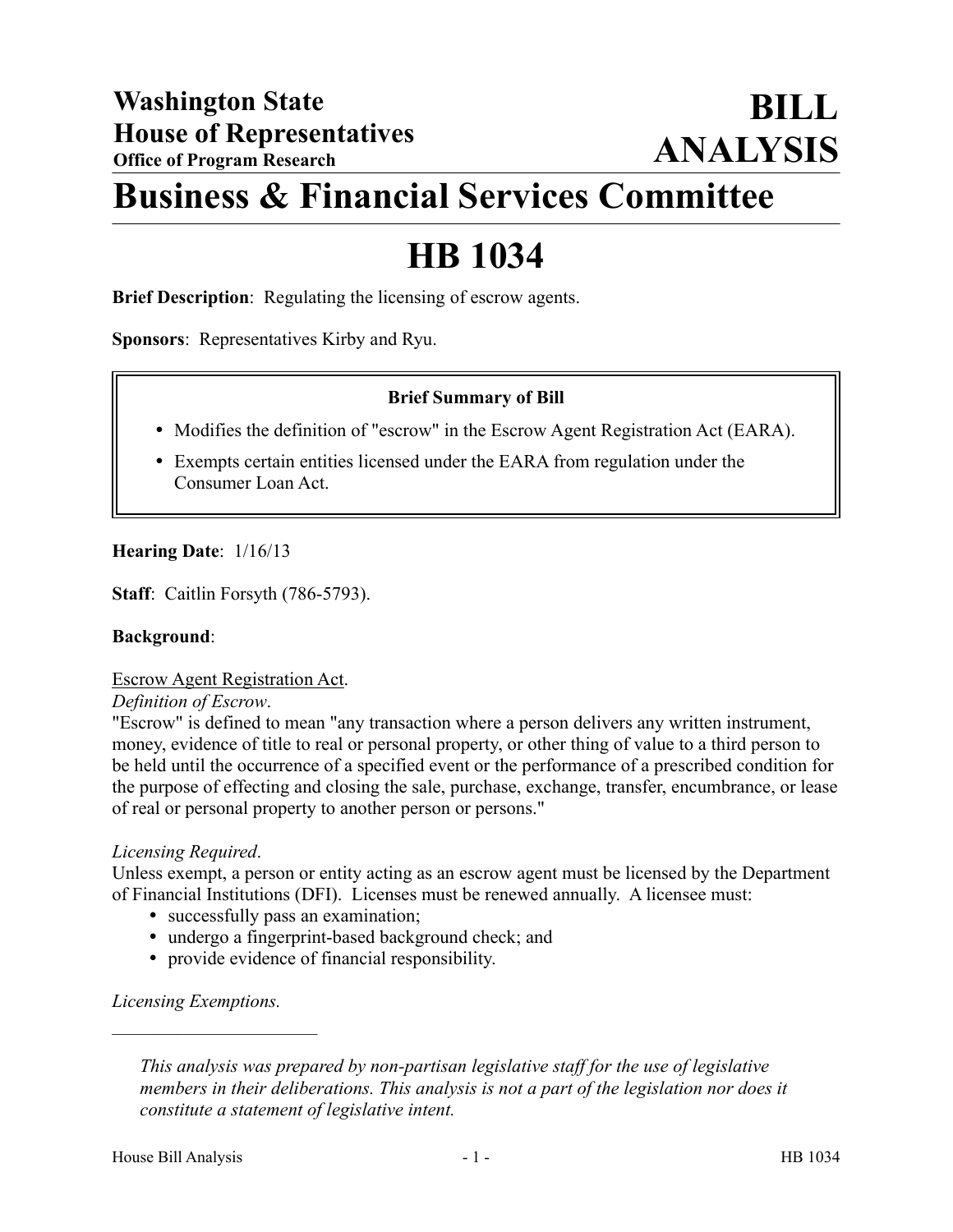There are a number of persons and entities that are specifically exempt from regulation under the Escrow Agent Registration Act (EARA).

# Consumer Loan Act.

The Consumer Loan Act (CLA) authorizes the DFI to regulate consumer loan companies doing business in Washington. Consumer loan companies include mortgage lenders and consumer finance companies. The CLA also applies to residential mortgage loan servicers.

# *License Required for Residential Mortgage Loan Servicers*.

No persons or entity may service residential mortgage loans without being licensed or exempt from licensing under the CLA. Licensing includes: fees, background checks, and financial responsibility requirements. An applicant or a principal of an applicant for a CLA license may not have provided unlicensed residential mortgage loan modification services in the five years prior to the license application. The Director of the DFI (Director) may deny a license for revocation or suspension if a license related to lending, settlement services, or loan servicing was suspended by this state, another state, or the federal government within five years of the date of the application. There are a number of disclosure, reporting, fee, and payment provisions for residential mortgage loan servicers under the CLA.

# *Licensing Exemptions.*

The CLA provides exemptions from licensing for:

- any person making loans primarily for business, commercial, or agricultural purposes, or making loans to government or government agencies or instrumentalities, or to an "organization" as defined in the federal Truth in Lending Act;
- an entity licensed as a bank, savings bank, trust company, savings and loan association, building and loan association, or credit union under state or federal law;
- entities licensed as pawnbrokers;
- entities making loans for retail installment sales of goods and services;
- entities licensed as a check casher or seller;
- entities making loans under the Housing Trust Fund;
- entities making loans under programs of the federal government that provide funding or access to funding for single-family housing developments or grants to low-income individuals for the purchase or repair of single-family housing;
- nonprofit housing organizations making loans, or loans made, under housing programs that are funded by federal or state programs if the primary purpose of the programs is to assist low-income borrowers with purchasing or repairing housing or the development of housing for low-income state residents; and
- entities making loans which are not residential mortgage loans under a credit card plan.

The Director may waive licensing CLA provisions for persons making mortgage loans when the Director determines it is necessary to facilitate commerce and protect consumers.

# Regulation under the Escrow Agent Registration Act and the Consumer Loan Act.

In 2009 a law was enacted that regulates residential mortgage loan servicers under the CLA. In 2010 changes to the EARA were made, including changes to the exemptions from regulation under the EARA. As a result of the 2009 and 2010 legislation, a small group of people who service residential mortgage loans are regulated under the EARA and the CLA. In 2011 a law